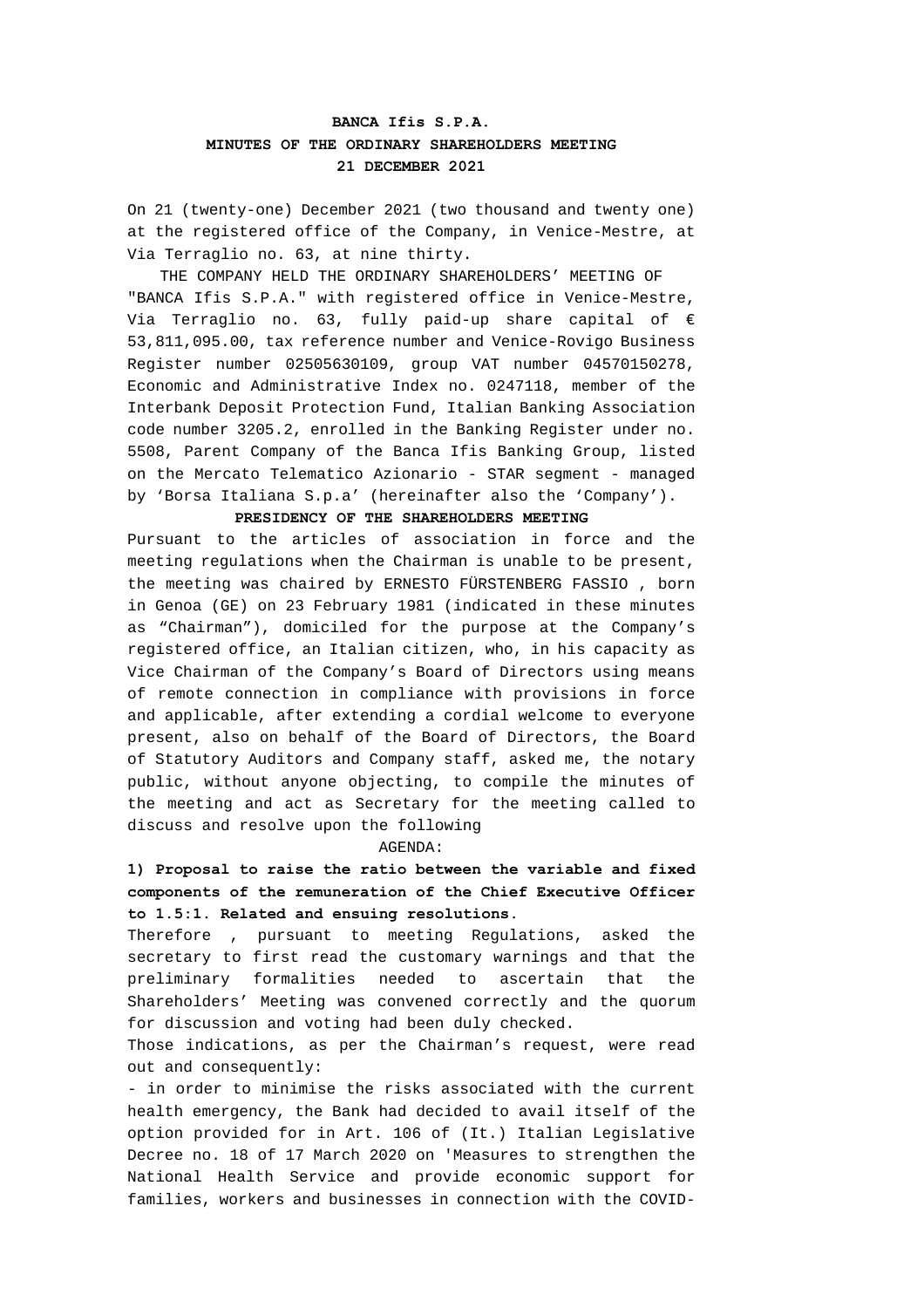19 emergency' (converted with amendments by Law no. 27/2020), as recently amended by Decree Law no. 105 of 23 July 2021, (converted with amendments by Law no. 126/2021 (the "Decree"), in any case by laws in force concerning provisions connected to the COVID-19 emergency, to foresee that shareholders only take part and vote in the Shareholders Meeting through the designated representative pursuant to article 135-undecies of (It.) Legislative Decree no. 58/1998 (as subsequently amended, the 'Consolidated Law on Finance'), to which proxies or subdelegations may also be conferred pursuant to Article 135 novies of the Consolidated Law on Finance, with shareholders being precluded from accessing the venue of the meeting;

*-* that the Bank had therefore decided that the Shareholders' Meeting would be held with the participation of the entitled persons, also (or solely) through the use of remote connection systems that allow their identification, in the manner communicated to them individually, in compliance with current and applicable provisions, with no need for the Chairman and the Secretary to be in the same location;

- that, in any case, all provisions related to containing the spread of COVID-19 had been respected pursuant to laws in force on the subject;

- that the proceedings of the Shareholders' Meeting are recorded solely to facilitate the drafting of the minutes and that the recordings, once the minutes have been finalised, will be deleted; it was specified that the processing of personal data is carried out in compliance with current legislation (Regulation (EU) no. 2016/679), it being understood that, as provided for in Article 6 of the Shareholders' Meeting Regulations, no other recording instruments of any kind, photographic equipment and similar devices or mobile phones may be brought into the venue where the meeting is held without specific authorisation from the Chairman;

- that the Ordinary Shareholders' meeting was called in a single call for 21 December 2021 at 9.30 am in the Registered Office (with entrance from Via Gatta, no. 11, Venezia-Mestre), with notice made available to the public c/o the "Borsa Italiana S.p.a." and the authorised storage mechanism www.emarketstorage.com, and on the website of the bank on 17 November 2021 and published in extract form on 18 November 2021 in the daily newspaper "Italia Oggi";

that the notice convening the meeting set out the Shareholders' right, through the conditions established, to request additions to the agenda and to present new draft resolutions pursuant to Art. 126-bis of the Consolidated Law on Finance and that this right had not been exercised by any shareholder;

*-* that the Bank had chosen for this Shareholders' Meeting the Società per Amministrazioni Fiduciarie 'SPAFID' S.p.A - with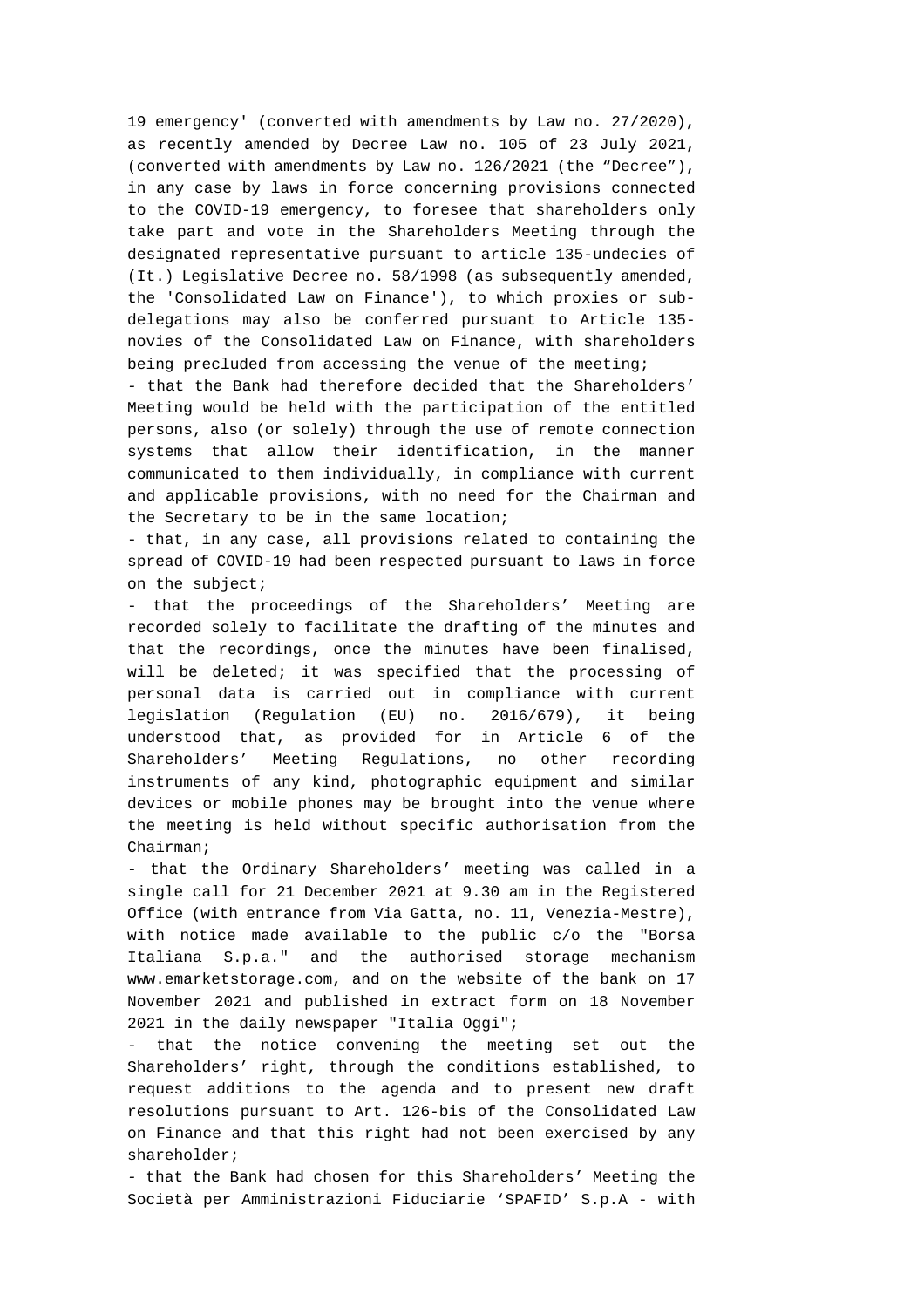registered office in Via Filodrammatici 10, 20121 Milan ('Spafid') - as the shareholders' representative designated by the Bank, pursuant to Art. 135-undecies of the Consolidated Law on Finance (the 'Designated Representative'), to whom shareholders were entitled to grant proxy pursuant to Art. 135-undecies of the Consolidated Law on Finance, without charge (except for any postage costs), and proxies or subproxies pursuant to Article 135-novies of the Consolidated Law on Finance. The Designated Representative stated that it had received 292 (two hundred and ninety two) proxies to represent 289 (two hundred and eighty nine) shareholders, whose names, together with the respective number of shares, are provided in the documentation attached to these minutes under letter "A"; - that the Designated Representative, who took the floor in the person of Marveggio Michele, born in Sondrio on 22 April 1976, using the remote connection systems, in compliance with current and applicable provisions, stated that he had no personal interest or on behalf of third parties in the proposed resolutions on the agenda;

- that, given the procedures for conducting this Shareholders Meeting, no questions are expected to be addressed today, as these have already been submitted in advance of the Shareholders Meeting, in compliance with the provisions of the call notice. On this point, please note that the shareholder Marco Bava sent a list of questions to which an answer was published on the company's website on 14 December 2021 so that all shareholders could take them into account before issuing their proxies to vote to the Designated Representative. The document containing the questions and the relative answers is attached under "B";

*-* that records and documents were filed, the notices required by law were issued, and market disclosure obligations have been fulfilled;

- that the current paid-up share capital is  $\epsilon$  53,811,095.00, represented by 53,811,095 ordinary registered shares of Euro 1 each;

- that to obtain the admission ticket for the Shareholders' Meeting, the following were produced pursuant to Art. 9 of the Articles of Association, the communications from intermediaries relating to the shares;

- that, in accordance with the provisions in force on the protection of personal data, the data of the participants in the Shareholders' Meeting were collected and processed by the Bank solely to carry out the mandatory Shareholders' Meeting and corporate obligations and, in any case, in such a way as to ensure their security and confidentiality;

- that at nine o'clock and thirty seven minutes, solely those Shareholders indicated in the document annexed to these minutes are present represented by the Designated Representative; so an overall number of 36,694,333 ordinary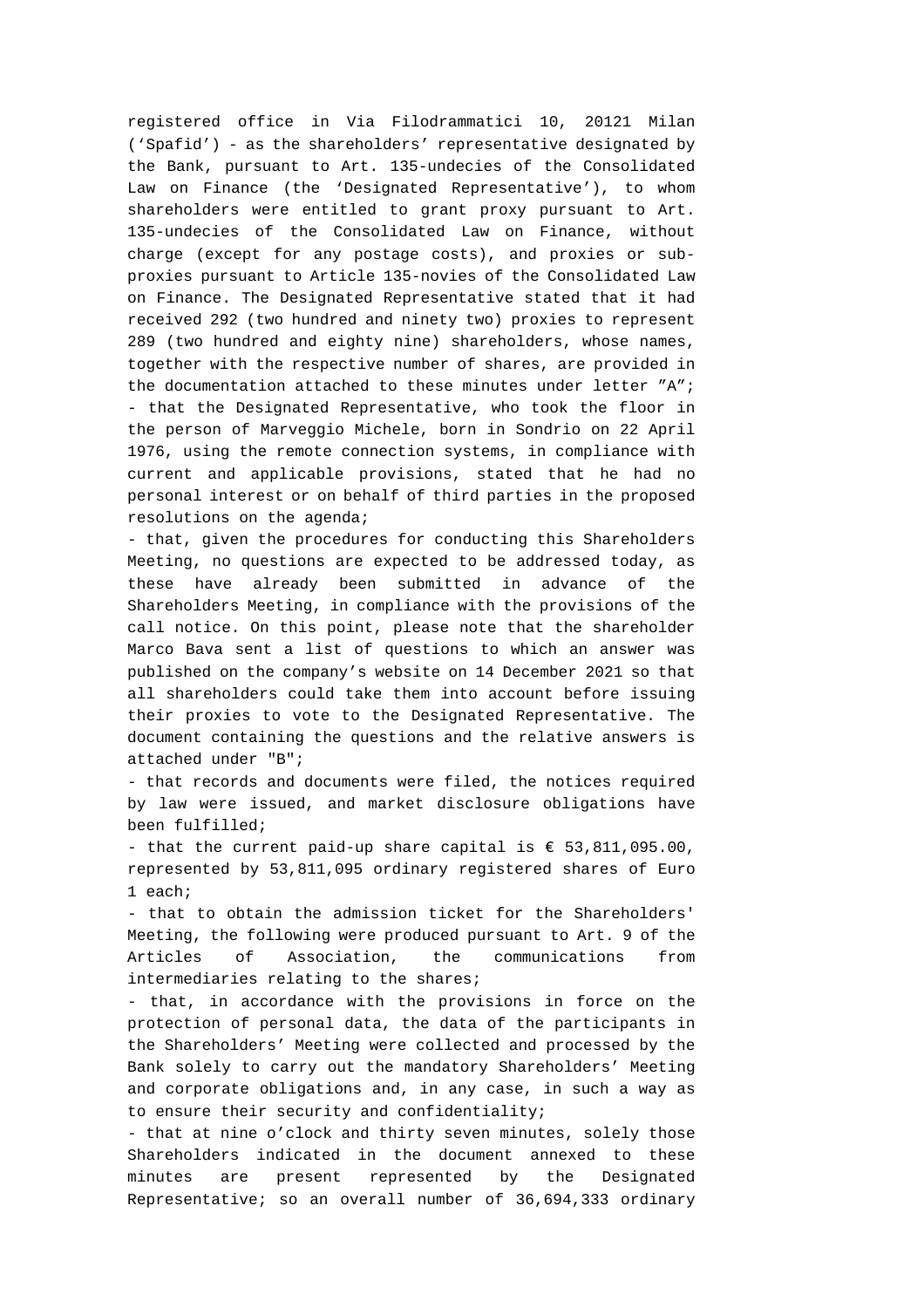shares with voting rights are represented in the meeting out of a total of 53,811,095 ordinary shares constituting the share capital, shares equal to 68.191% of the share capital itself; - that in any case during the Shareholders' Meeting before each vote, updated attendance figures will be communicated;

- that, to this end, to ensure that the minutes are correct, shareholders were requested, as far as possible, to remain connected and not to leave, asking those who need to leave the meeting, to have this fact acknowledged;

- that, pursuant to the Shareholders' Meeting Regulations and current legislation on the matter, the legitimacy of those present to contribute and vote in the Shareholders' Meeting had been verified;

*-* that as of today, according to the results of the Shareholders' Book, supplemented by the communications received pursuant to Art. 120 of the Italian Consolidated Finance Law and other information made available, the only shareholders with a shareholding greater than the legal threshold (3%) of the subscribed share capital and represented by shares with voting rights are

-- "LA SCOGLIERA S.P.A." owner of 27,174,347 ordinary shares equal to 50.50% of the share capital;

-- Preve Riccardo owner of 1,625,000 ordinary shares equal to 3.020% of the share capital ( of which 1,500,000 ordinary shares equal to 2.788% of share capital through "PREVE COSTRUZIONI SPA");

– that no agreements were brought to the Bank's attention regarding Art. 122 of the Consolidated Law on Finance;

*-* that as of today the Bank holds 339,139 treasury shares (equal to 0.630% of the share capital), the voting rights of which are suspended pursuant to Art. 2357-*ter*, paragraph 2 of the (It.) Civil Code. Therefore, as of today, there are 53,471,956 votes exercisable at the Shareholders' Meeting. Treasury shares are however computed in capital in order to calculate the shares required for Shareholder Meeting constitution and resolutions;

- that the following members of the Board of Directors were present using remote connections systems, in compliance with regulations applicable,

- that the following members of the Board of Directors are present using remote connections systems, in compliance with regulations applicable, besides the Vice-Chairman ERNESTO FÜRSTENBERG FASSIO, the Chief Executive Officer FREDERIK HERMAN GEERTMAN and the Directors RICCARDO PREVE, BEATRICE COLLEONI, LUCA LO GIUDICE, ANTONELLA MALINCONICO, SIMONA ARDUINI and MONICA REGAZZI;

- that the following have justified their absence, the Chairman of the Board of Directors SEBASTIEN EGON FÜRSTENBERG and Directors UMBERTO DANIELE SANTOSUOSSO, ROBERTO DIACETTI and MONICA BILLIO;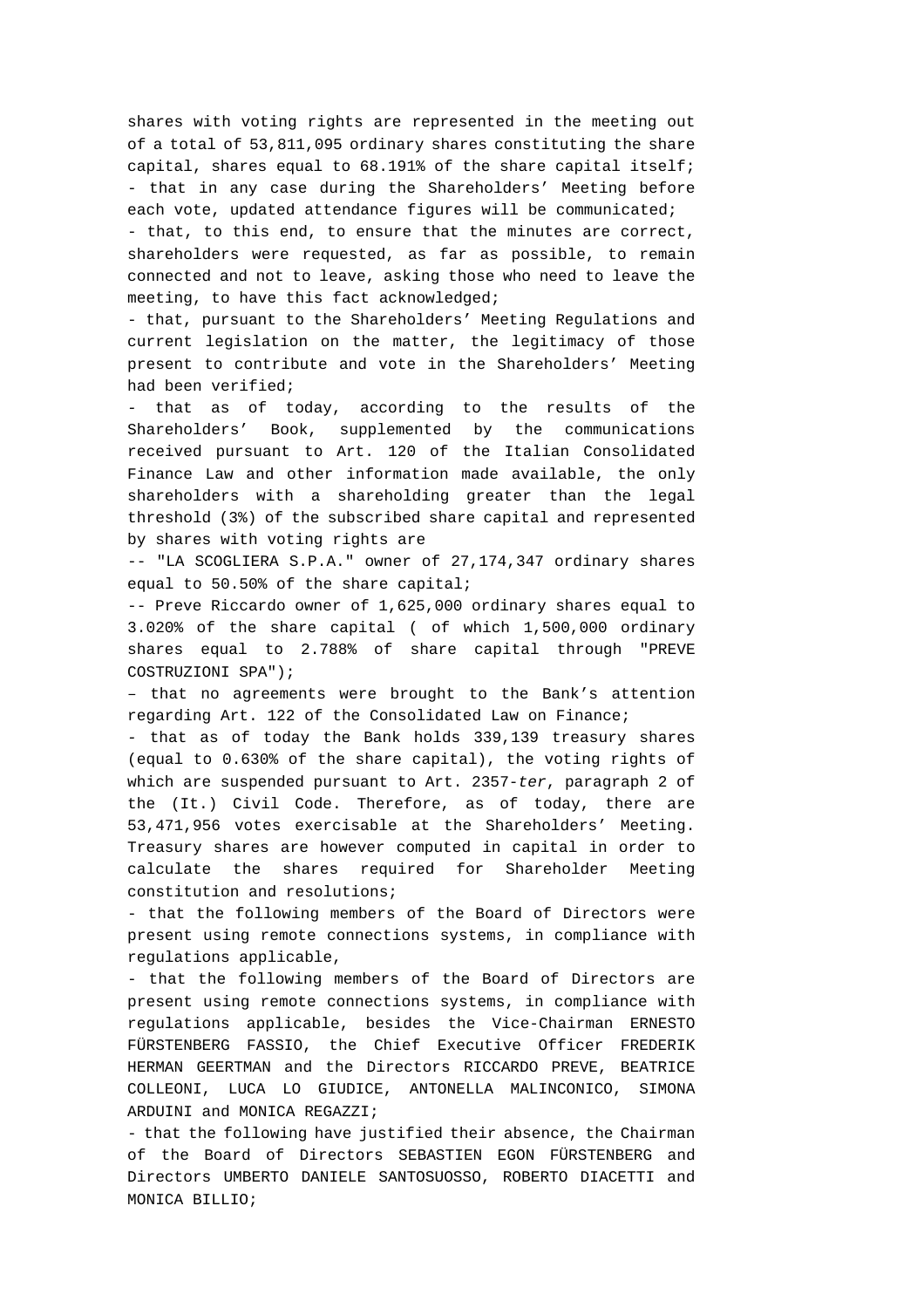- that the following members of the Board of Statutory Auditors were present using remote connection systems, in compliance with regulations applicable, Standing Auditors Mr FRANCO OLIVETTI and Ms MARINELLA MONTERUMISI; - that the President of the Board of Statutory Auditors Mr GIACOMO BUGNA has justified his absence;

- that the following party was present using remote connection means. Mr Giuseppe Rumi, company consultant;

- that the following were also present by remote connection means the Joint General Managers Raffaele Zingone and Fabio Lanza, and the Head of Human Resources Mauro Baracchi and the Head of Investor Relations and Corporate Development , Andrea Martino da Rio;

- that the following parties were present in the room, the Head of Legal and Corporate Management, Lucia Martinoli, and the Head of the Communication, Marketing and External Relations Department, Rosalba Benedetto;

*-* that, in accordance with the law, the shareholders were provided at the registered office and on the website www.bancaifis.it under the section "Corporate Governance / Shareholders' Meeting" with the documents and information referred to in Art. 125-quater of the Consolidated Law on Finance;

*-* that, under the law, the documentation relating to the proposals concerning items on this Meeting's agenda pursuant to Art. 125-ter of the Consolidated Law on Finance was made available to the public within the terms of the law at the Bank's registered office and at the authorised storage mechanism eMarket Storage www.emarketstorage.com, as well as on the website www.bancaifis.it under the section "Corporate Governance / Shareholders' Meeting";

- that, in particular, the documents made available to the public under legal terms and methods as indicated above included the Report of the Board of Directors on proposals concerning items on the Agenda pursuant to Art. 125-ter of the Consolidated Law on Finance (TUF);

that the shareholders have had the possibility, having the right, to view all deeds deposited in the registered office and have been able to receive a copy;

*-* that a number of the Bank's employees and contract workers, including external ones, were present in the room for operational reasons, and also to assist the Bank in recording the presence of shareholders and the votes;

*-* that as for how the Shareholders' Meeting is conducted, its rules of procedure would, in any case, apply in full, insofar as this was compatible with the meeting procedures used to minimise the risks associated with the current health emergency;

- that the remote connection system used, made it possible to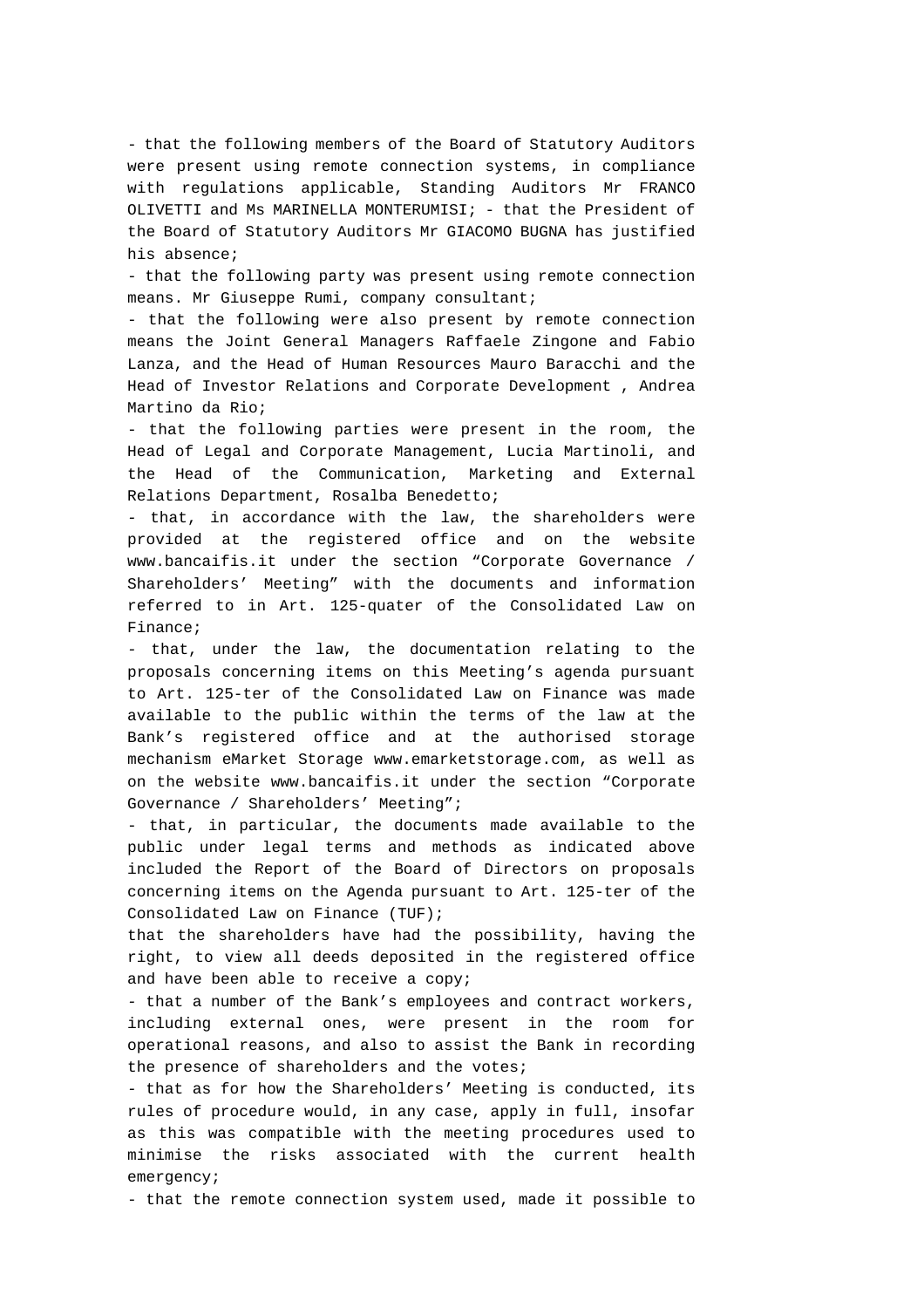verify the proper constitution of this meeting, the identity and legitimacy of the persons attending, the appropriate conduct of the meeting and the proclamation of the results of voting;

*-* that the technical means used to manage the proceedings and voting carried out during the Shareholders' Meeting would be in line with the Shareholders' Meeting Regulations;

- that votes be carried out by open ballot;

- that the names of those who have not voted, voted against, abstained or instructed the Designated Representative not to participate in one or more votes, will be listed in the minutes and/or its annexes;

- that in order to count votes, as indicated above, the Bank was assisted by external collaborators who recorded shareholdings and votes;

- that, before moving on to discuss the sole agenda item, the Chairman asked the Secretary to hereto check whether those present at the vote held entitlement to vote under the current legislation, which provides that:

-- anyone who directly or indirectly holds a stake in a company with shares listed on the stock exchange to an extent exceeding the threshold laid down must notify the company and CONSOB in writing;

-- the acquisition of shareholdings in banks which, taking into account those already held, give rise to: a) a shareholding of 10% or more, or to the attainment of or in excess of the thresholds of 20%, 33% and 50% of the share capital or voting rights; b) the possibility of exercising a significant influence on the management; c) control, regardless of the size of the shareholding, is subject to specific legal and reporting obligations to the Bank of Italy; *--* holders of significant shareholdings in banks must satisfy the integrity requirements set out in applicable legislation and regulations and, if these requirements are not met, voting rights relating to shareholdings that exceed the thresholds of participation established by the regulations may not be exercised.

The Chairman then declared that, based on the information available for admission to the vote, the required checks had been performed and that no one had declared any impediment or lack of entitlement to vote; therefore, the Shareholders' Meeting was validly constituted and able to resolve on items on the agenda.

Referred to the sole item on the agenda **"1) Proposal to raise the ratio between the variable and fixed components of the remuneration of the Chief Executive Officer to 1.5:1. Related and consequent resolutions.'**

the Chairman then reminded those present that the Board of Directors' Explanatory Report has been made available to the public at the Company's registered office, "Borsa Italiana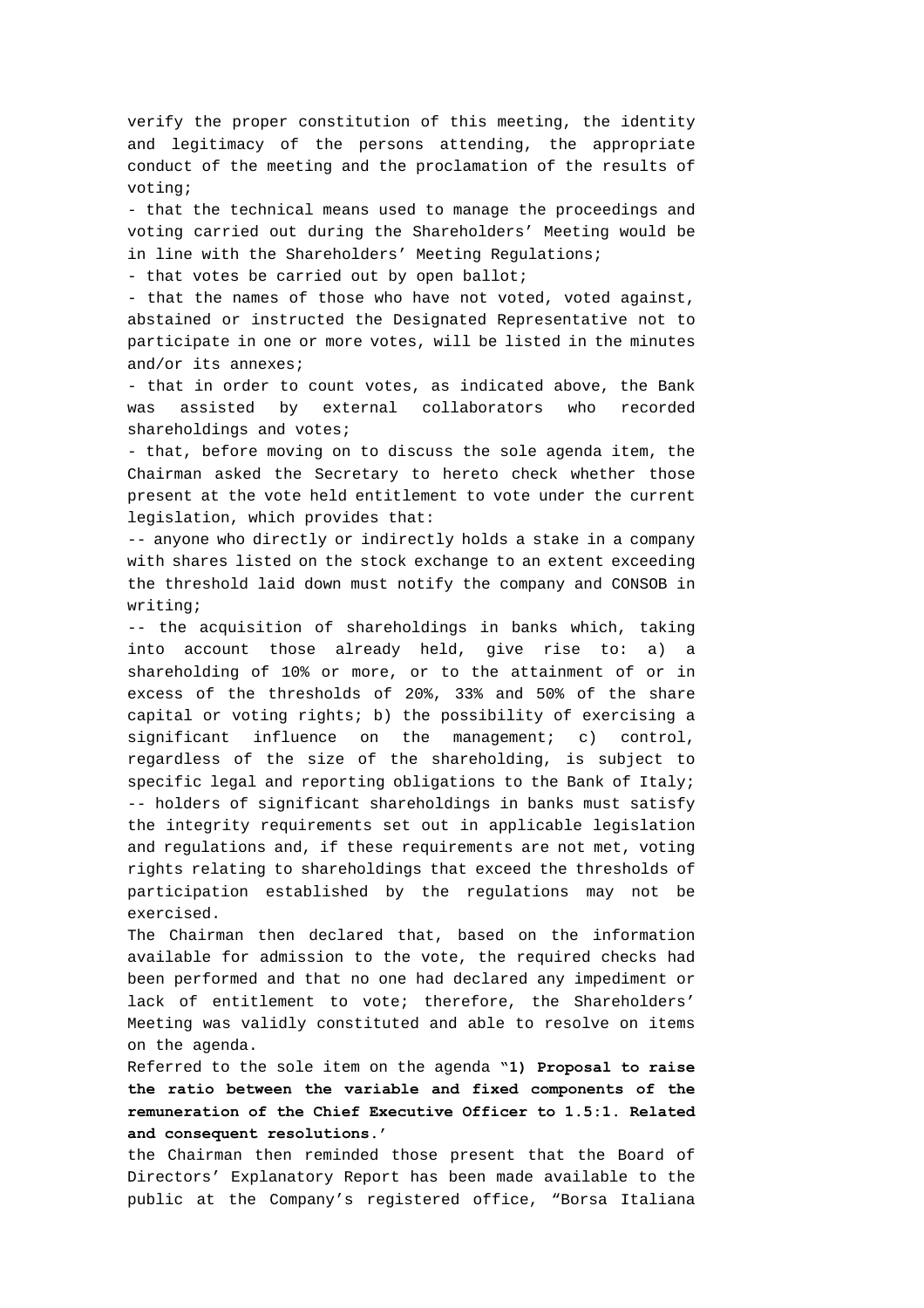S.p.a", the authorised storage mechanism www.emarketstorage.com, as well as on the Company's website. Therefore, he proposed not to read out this Report, unless otherwise decided by the participants, as the Report has already been made available to the public as indicated above. Nobody had any objections in this regard and the report was not read out to the meeting.

He invited the Chair of the Remuneration Committee, Antonella Malinconico, to take the floor.

**SPEECH BY THE CHAIRMAN OF THE REMUNERATION COMMITTEE, ANTONELLA MALINCONICO:** 

"*Good morning and thank you Mr Chairman for handing me the floor.* 

*At a proposal from and with the favourable opinion of the Remuneration Committee and the Board of Statutory Auditors of the Bank, the Board of Directors has resolved to submit to the attention of the Shareholders' Meeting the proposal to raise - solely for the Chief Executive Officer - the maximum ratio between the variable and fixed components of remuneration from 1:1 to 1.5:1, as permitted by regulations in force on the subject (Part I, Title IV, Chapter 2, of Circular no. 285/2013, "Supervisory Provisions").* 

*The proposed increase, if approved by the Shareholders' Meeting, will be applied from the 2022 financial year and, therefore, implemented as part of the Bank's remuneration policy to be submitted to the Shareholders' Meeting called to approve the financial statements as at 31 December 2021.* 

*The proposal to raise the limit of the ratio between the variable and fixed components of remuneration was notified to Bank of Italy on 21 October 2021, in compliance with the term of 60 days established in the Supervisory Provisions, without the Authority having notified any remarks.* 

*The proposal is based on the circumstance that:* 

*(i) adoption of suitable remuneration and incentive mechanisms for those holding key positions in the organisation is essential for attracting, motivating and retaining in the company (also considering the context the Bank operates in, in which a considerable number of players have already long since increased the variable/fixed ratio limit, moreover by more than 2:1) talented, high calibre professionals, able to fully implement the Strategic Plan and , through that, achieve the business results expected;* 

*(ii) the need is a priority for Banca Ifis, considering the appointment of the new Chief Executive Officer in April last and the future adoption of the new 2022 – 2024 Strategic Plan, as its full implementation will also require the ongoing commitment of said Chief Executive Officer;* 

*(iii) the increase in the incidence of the variable remuneration is a preferable option to an increase in the fixed remuneration, which would cause an increase in fixed costs,*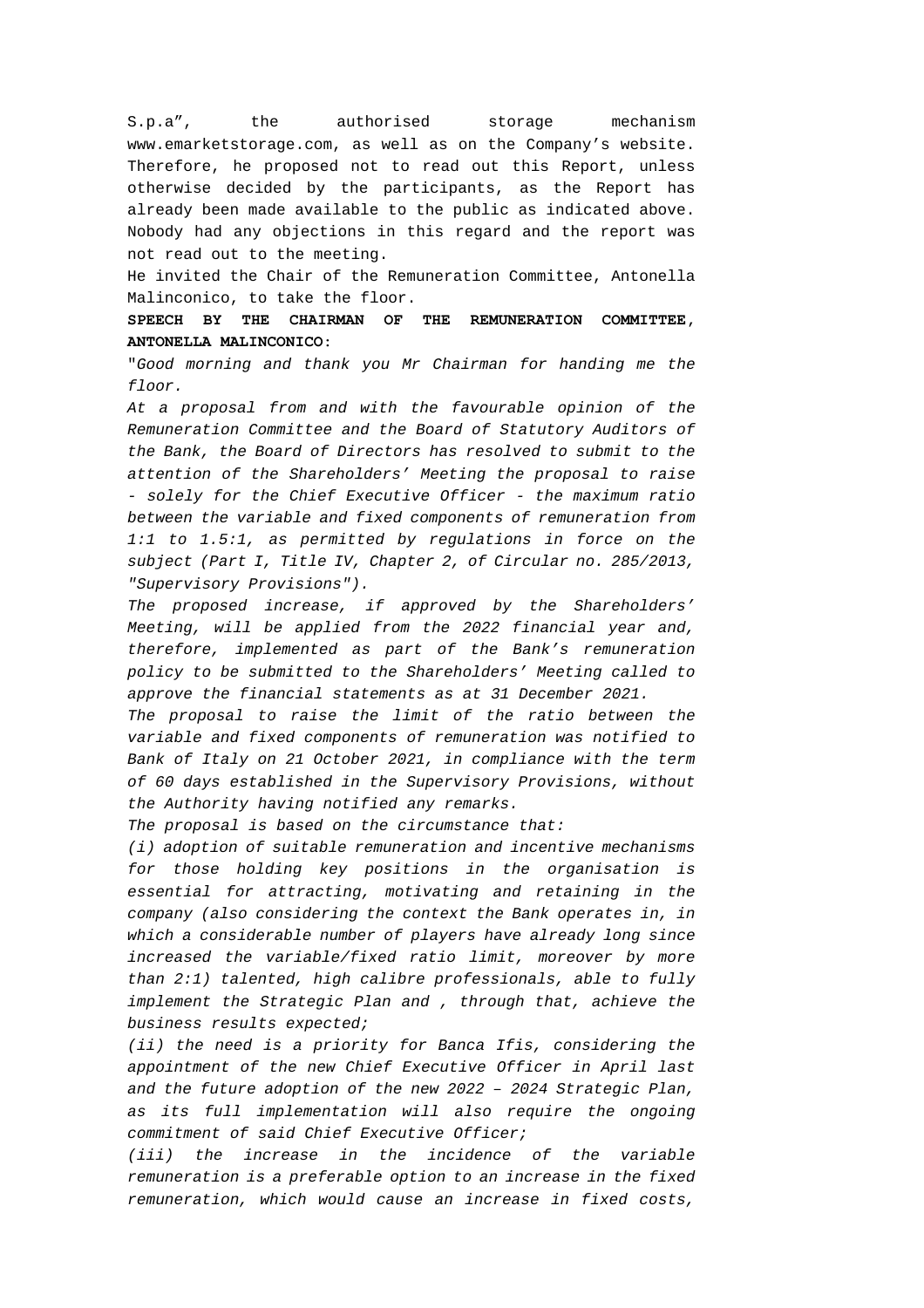*the lesser ability to correlate remuneration to the short and long-term performance and not being able to defer a substantial share, evidently opportune with retention in mind.* 

*The proposal has no implications on the Bank's capacity to continue complying with all prudential regulations including provisions related to own funds.* 

*In fact, the maximum expenditure that Bank Ifis would have to sustain to raise the variable remuneration attributed to the Chief Executive Officer would in no way affect the Bank's capacity to continue complying with the prudential requirements applicable, currently and in the future, also considering the 2022 – 2024 Strategic Plan expectations, being defined.* 

*Furthermore, also considering the future impacts of raising the incentive resulting from implementing the long-term incentive plan, called "2021*-*2023 LTI Plan", approved by the Ordinary Shareholders' Meeting of 28 July 2021, the capital indicators are, in any case, amply above the regulatory minimums foreseen for each year simulated, thus with full own fund adequacy level.* 

*It therefore seems necessary to consequently point out that: (i) the proposal to raise the ratio between the variable and fixed components of the remuneration of the Chief Executive Officer to 1:5:1 causes no noticeable impact on the Bank's capital solidity and on compliance with the relative capital requirements, considering the limited incidence of the Chief Executive Officer's remuneration costs on total personnel costs (an average of 0.3%) and total operating costs (an average of 0.12%); and, in any case* 

*(ii) the variable incentive remuneration for a maximum limit value of 1.5:1 (and, more specifically, the aforementioned "2021-2023 LTI Plan" that the Chief Executive Officer takes part in) would only be acknowledged with full attainment of all the challenging objectives (even industrial and market) assigned to the Chief Executive Officer, with a resulting further improvement to the company performance and less impact on the aforementioned indicators;* 

*(iii) any variable remuneration possibly matured related to achieving the objectives assigned will however by subject to the rules (in terms of gates, malus and clawback clauses, etc.) established each time by the Bank's remuneration policies.".*

The Chairman took the floor again and thanked the Chairman of the Remuneration Committee, Antonella Malinconico for intervening. He then asked the Standing Auditor, Marinella Monterumisi to take the floor.

**SPEECH BY STANDING AUDITOR, MARINELLA MONTERUMISI:** "*Good morning everyone, and thank you Mr Chairman. I would just like to point out that the Board of Statutory Auditors expressed itself unanimously on approval of the proposal to raise the ratio between the variable and fixed components of the*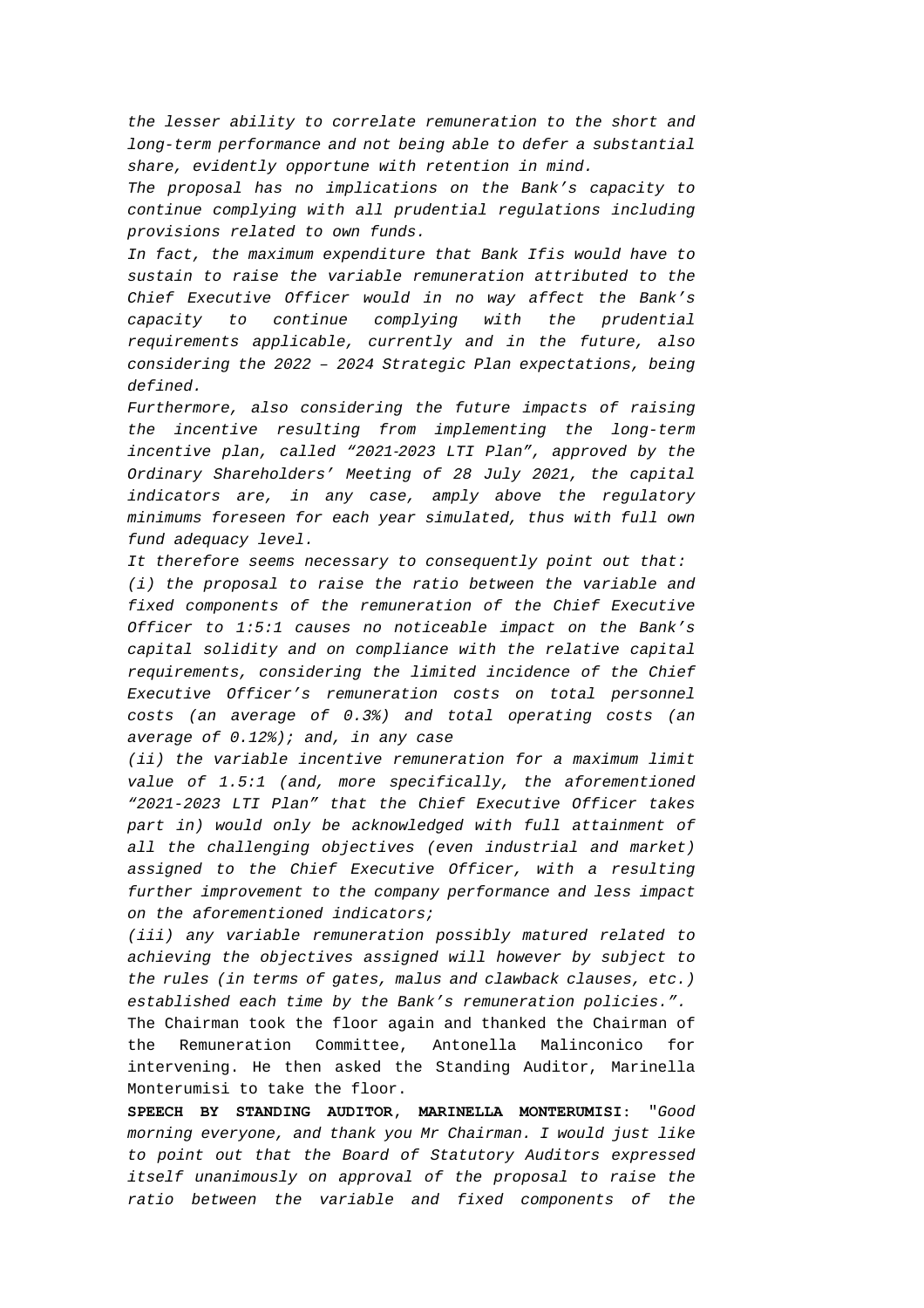*remuneration of the Chief Executive officer to 1.5:1.*". The Chairman took the floor again and thanked the Standing Auditor, Marinella Monterumisi, for intervening.

As no one else asked to take the floor, the discussion was closed and voting started on the sole item on the agenda "**1) Proposal to raise the ration between the variable and fixed components of the remuneration of the Chief Executive Office to 1.5:1. Resolutions pertaining thereto and consequent thereto**, before which the necessary formalities were read out and the appropriate invitations renewed.

Accordingly, it is noted:

- that the Designated Representative informed attendees that there were no changes to the attendance communicated above and resulting from the documentation attached. Therefore, the following shareholders were present, in the manner indicated above, through the Designated Representative, representing 36.694.333 (thirty-six million six hundred and ninety four three hundred and thirty-three) ordinary shares with the right to vote out of a total of 53,811,095 (fifty-three million eight hundred and eleven thousand nine hundred and ninety-five) ordinary shares constituting the share capital and thus shares equal to 68.191% (sixty-five point eight hundred and ninetysix percent) of the share capital;

*-* that the Chairman repeated his request to those present to declare any lack of entitlement to vote under the law and the Articles of Association and that the Designated Representative was asked to state whether any shareholders do not intend to contribute to the formation of the basis for calculating the majority;

- that no one had reported the existence of any grounds preventing or restricting the right to vote;

- that the Bank of Italy regulations referred to in the Explanatory Report of the Board of Directors, aforementioned and filed pursuant to law, from a decision-making point of view, state that, in the absence of statutory provisions establishing otherwise, the proposal is considered as approved by the ordinary shareholders' meeting if: (i) the meeting is constituted by at least half share capital and the resolution is taken with the favourable vote of at least 2/3 of share capital present; (ii) the resolution is taken with the favourable vote of at least 3/4 of the capital represented in the meeting, whatever the share capital with which the shareholders' meeting is constituted. That regulation also states that the personnel to which the meeting resolution refers may not exercise any voting rights possibly held, directly or indirectly.

The following draft resolution was then read out:

**"The Shareholders of Banca Ifis S.p.A.Meeting in ordinary session:** 

**‒ having seen Chapter 2, Title IV, Part I of Circular no.**